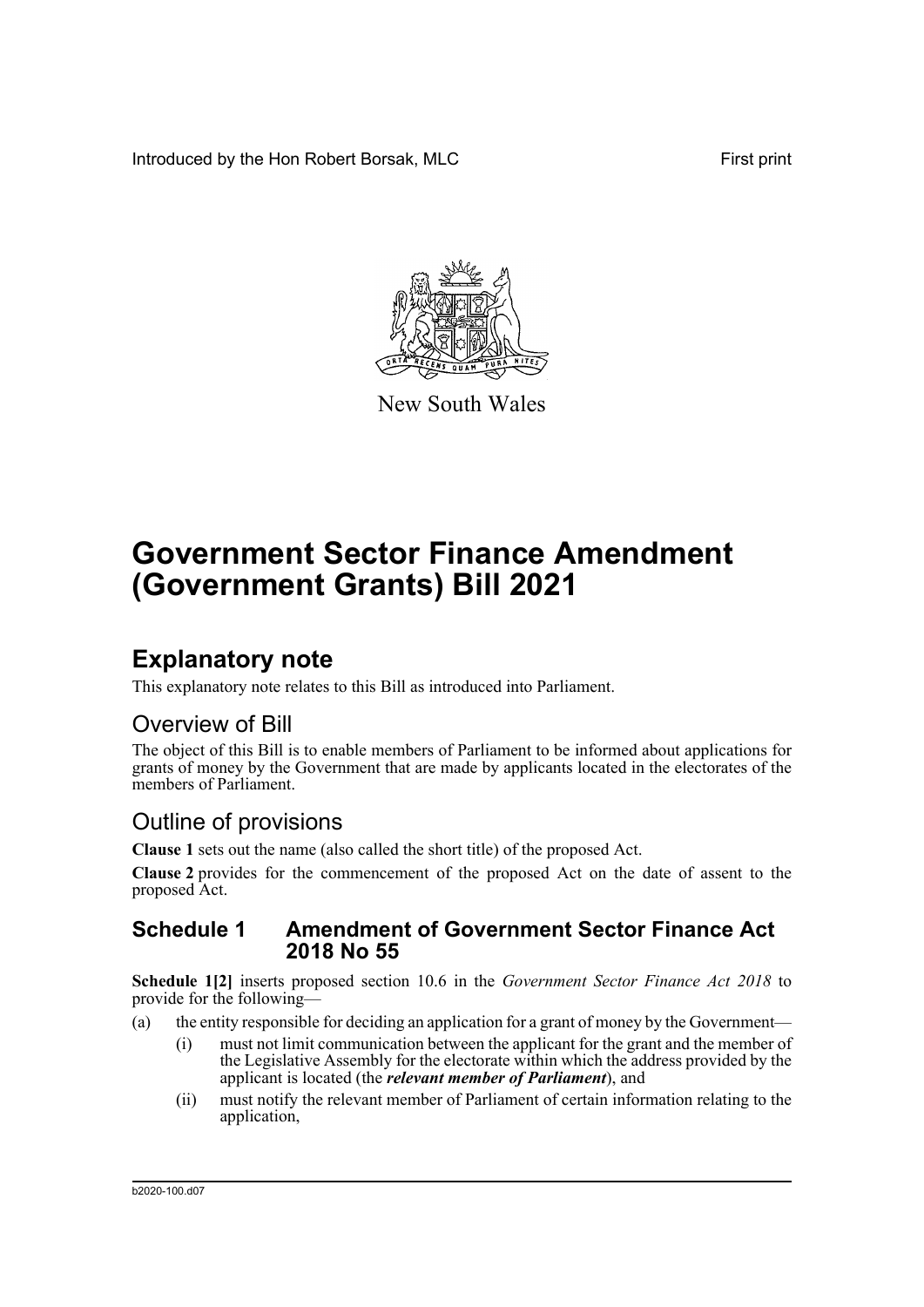(b) the relevant member of Parliament must not, without consent from the entity responsible for deciding the application, disclose information received from the entity.

**Schedule 1[1]** provides that proposed section 10.6 is a paramount provision of the *Government Sector Finance Act 2018*, which has the effect that—

- (a) the section prevails over the provisions of other legislation to the extent of any inconsistency, and
- (b) an entity to whom the section applies must comply with it.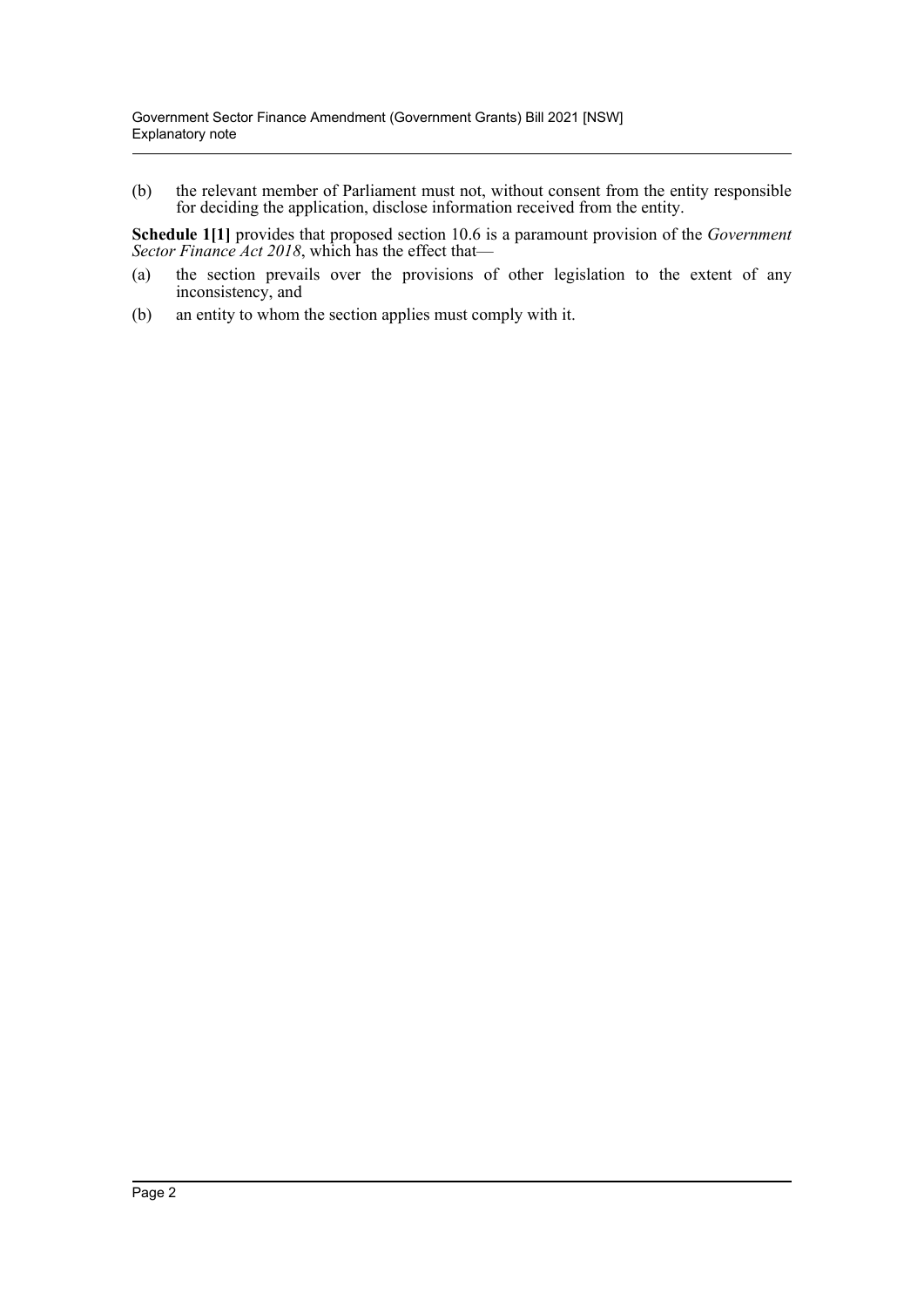Introduced by the Hon Robert Borsak, MLC First print



New South Wales

# **Government Sector Finance Amendment (Government Grants) Bill 2021**

## **Contents**

| Schedule 1 | <b>Amendment of Government Sector Finance Act 2018 No 55</b> |      |
|------------|--------------------------------------------------------------|------|
|            | 2 Commencement                                               |      |
|            | Name of Act                                                  |      |
|            |                                                              | Page |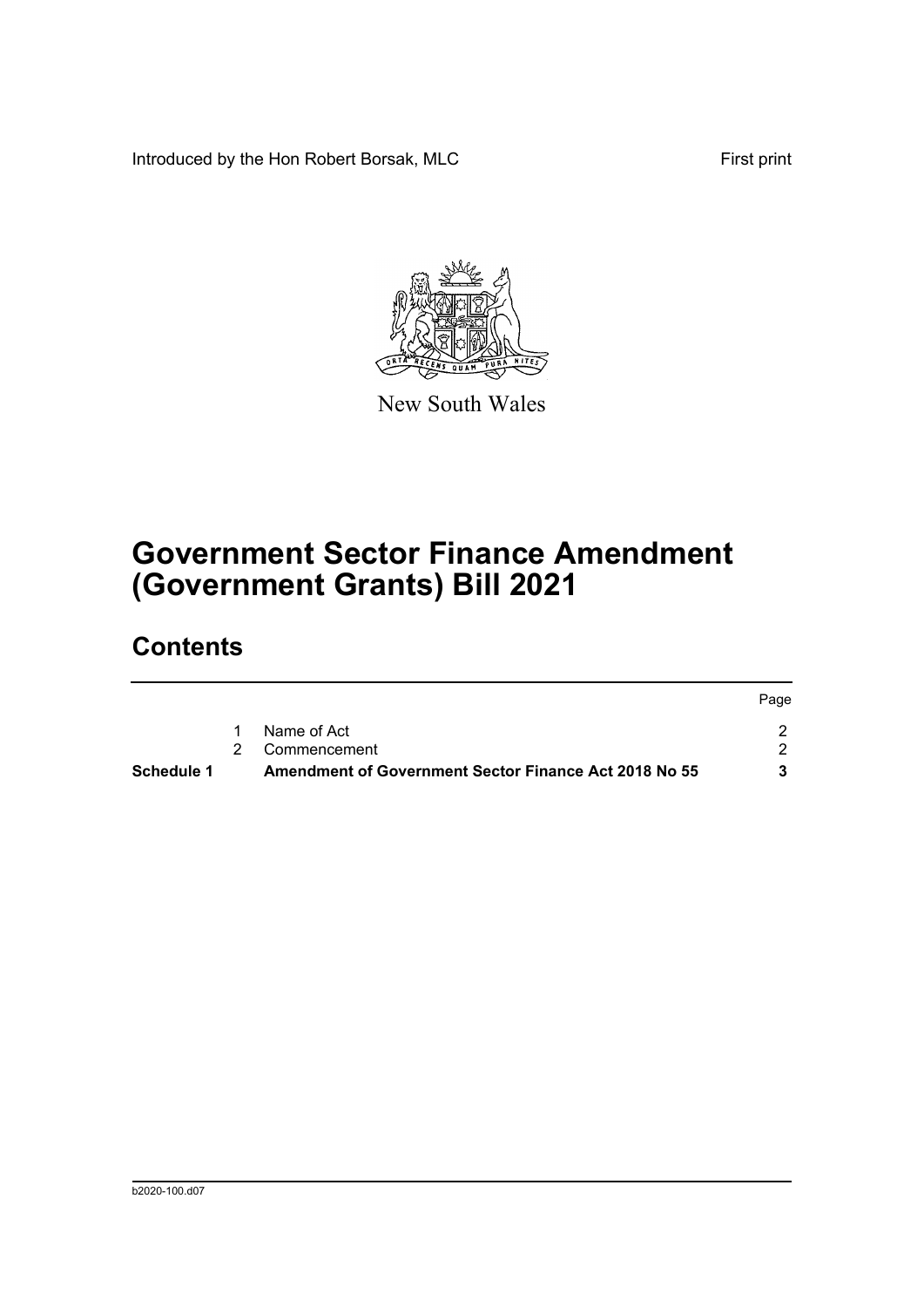

New South Wales

## **Government Sector Finance Amendment (Government Grants) Bill 2021**

No , 2021

#### **A Bill for**

An Act to amend the *Government Sector Finance Act 2018* to enable members of Parliament to be informed about decisions related to grants of money by the Government; and for other purposes.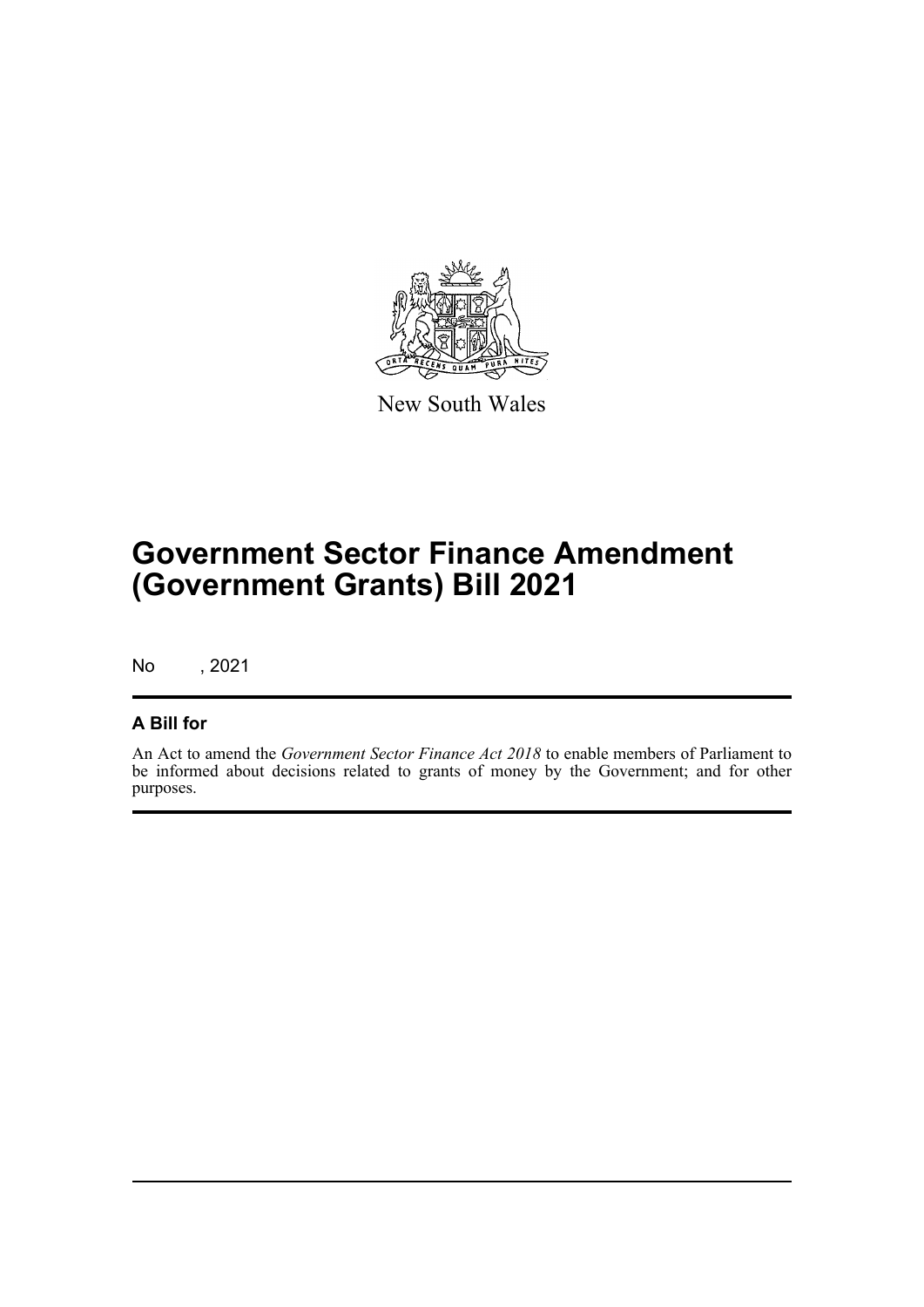<span id="page-4-1"></span><span id="page-4-0"></span>

| The Legislature of New South Wales enacts—                                           | 1             |
|--------------------------------------------------------------------------------------|---------------|
| Name of Act                                                                          | $\mathcal{P}$ |
| This Act is the Government Sector Finance Amendment (Government Grants)<br>Act 2021. | 3<br>4        |
| <b>Commencement</b>                                                                  | 5             |
| This Act commences on the date of assent to this Act.                                | 6             |
|                                                                                      |               |